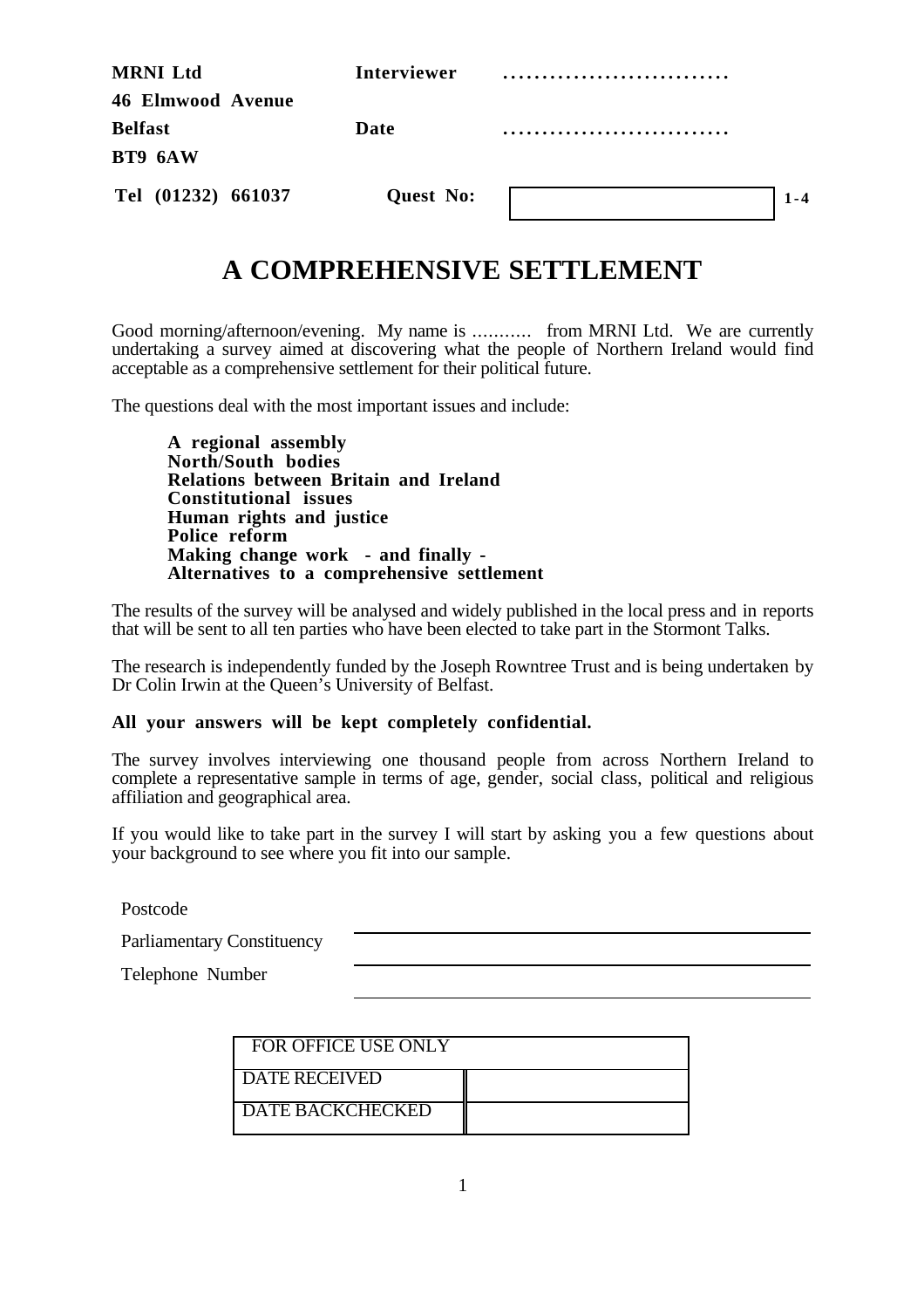# **Background Questions**

It is very important that we answer all the questions in this section to ensure that we have given every section of the community a chance to participate in the survey. Please remember that all responses are totally CONFIDENTIAL.

## **A. Age**

Please indicate into which of the following age ranges you may be placed.

## **SHOWCARD 1**

| $18 - 24$            | 15 |
|----------------------|----|
| $25 - 34$            | 22 |
| $\overline{35}$ - 44 | 19 |
| $45 - 54$            | 16 |
| $55 - 64$            | 13 |
| 65 and over          | 15 |

**B. Gender** (Interviewer to code)

| Male   |  |
|--------|--|
| Female |  |

## **C. Occupation**

What is or was the occupation of the chief wage earner in your household?

 $\overline{a}$ 

| AB             | 14 |
|----------------|----|
| C <sub>1</sub> | 29 |
| C2             | 22 |
| DE             | 35 |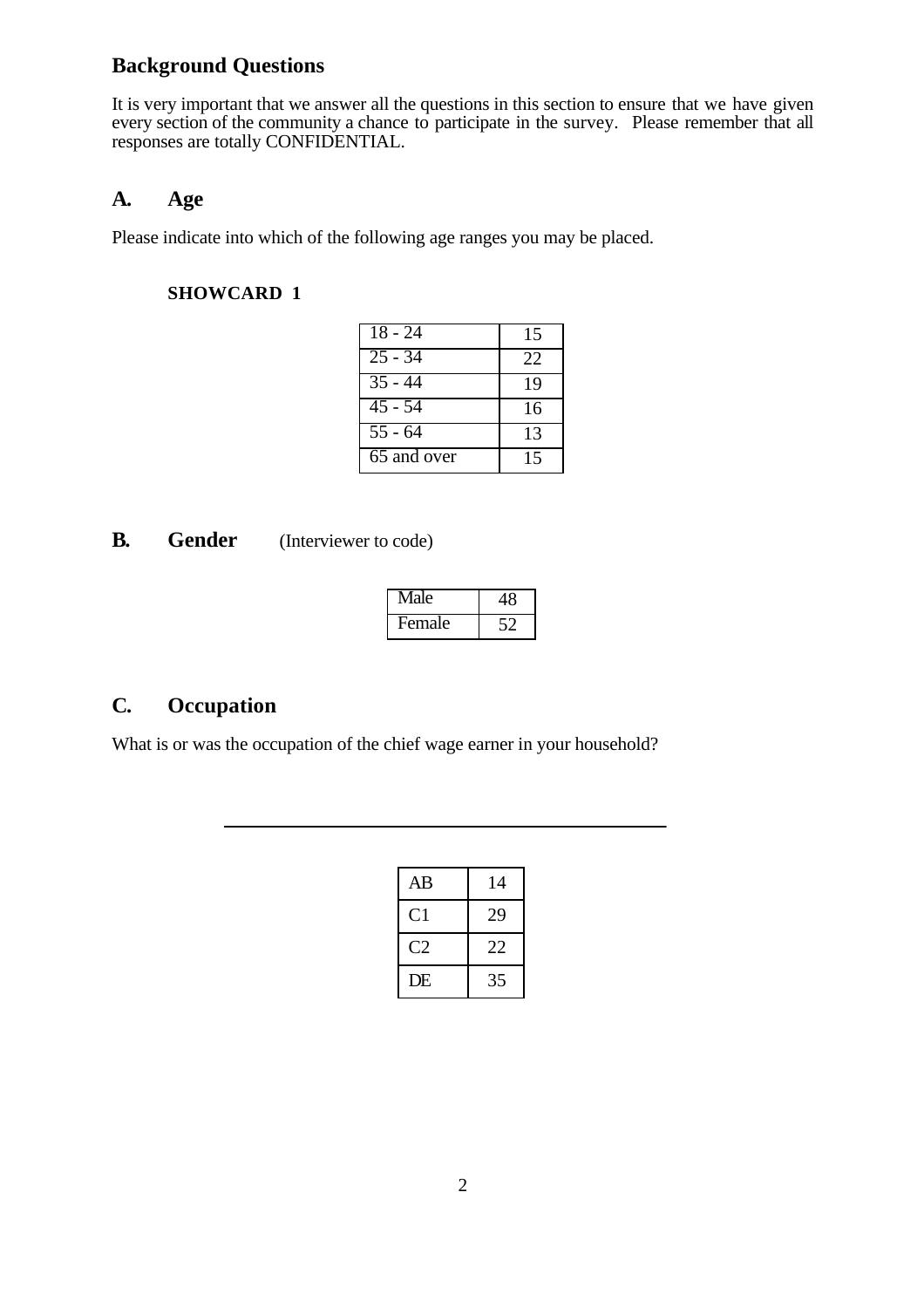# **D. Religion**

Could you please tell me which of the following best describes your religion? (Please remember that all responses are totally CONFIDENTIAL).

## **SHOWCARD 2**

| Protestant | 51 |
|------------|----|
| Catholic   | 42 |
| Other      |    |
| Refused    |    |

# **E. Political support**

Which ONE of these Northern Ireland political parties do you support?

## **SHOWCARD 3**

| UUP/Ulster Unionist Party/OUP/Official Unionist Party | 23     |
|-------------------------------------------------------|--------|
| <b>SDLP/Social Democratic Labour Party</b>            | 19     |
| <b>DUP/Democratic Unionist Party</b>                  | 13     |
| <b>Sinn Fein</b>                                      | 14     |
| <b>Alliance</b>                                       |        |
| <b>UK Unionist Party</b>                              |        |
| <b>PUP/Progressive Unionist Party</b>                 |        |
| <b>UDP/Ulster Democratic Party</b>                    |        |
| Woman's Coalition Party of Northern Ireland           |        |
| Labour Party of Northern Ireland                      | $\ast$ |
| Other (Write in) $\overline{\phantom{a}}$             |        |
| <b>Refused</b>                                        |        |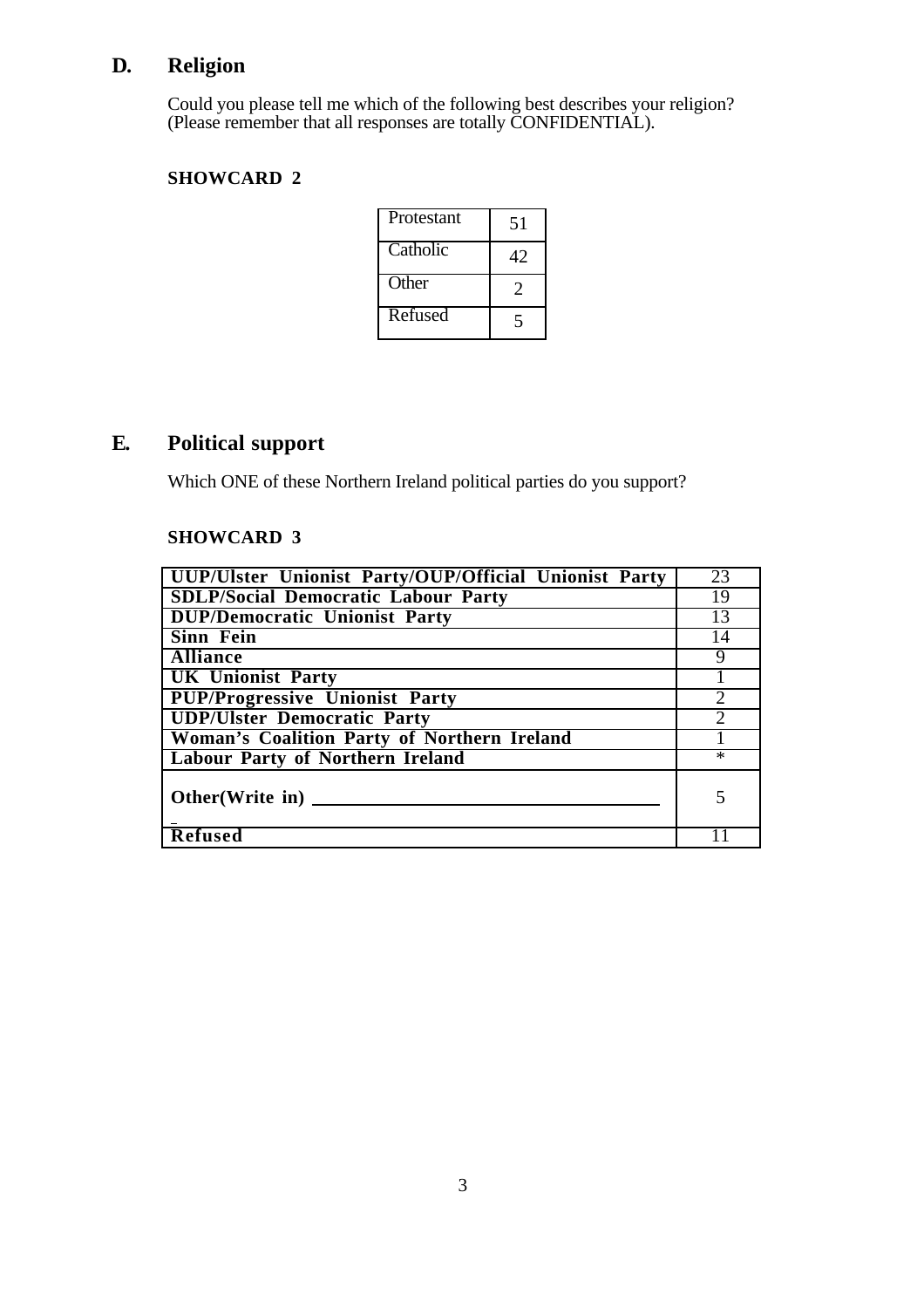## **A comprehensive settlement**

If a majority of the political parties elected to take part in the Stormont Talks agreed to the following settlement for the future of Northern Ireland would you vote to accept it in a referendum?

#### **SHOWCARD 4**

**\* A regional assembly made up from elected members who share responsibilities in proportion to their representation and employing a voting system, with other checks and balances, to ensure the fair participation of the whole community in government and the prevention of abuse of power.**

**\* North/South bodies strictly controlled by the elected politicians who establish them to deal with a wide range of issues using various functions and powers appropriate to the areas of government policy being managed.**

**\* Replace the Anglo-Irish Agreement and establish a 'Council of the Isles' to create a new relationship between London, Dublin, Cardiff, Edinburgh and Belfast appropriate to the needs of the region as a part of Europe.**

**\* Constitutional reform that embraces the principle of consent of a majority o f the people of Northern Ireland to keep or change its status, guaranteed rights of British or Irish citizenship, and any other balanced changes required to implement the various agreements made at the Stormont Talks.**

**\* A Bill of Rights that deals specifically with the political, social and cultural problems that have aggravated the conflict and a Human Rights Commission with responsibilities and powers to educate, monitor standards and bring cases to court.**

**\* Reform the RUC to create community policing units as part of a two tier service restructured with a view to recruiting more Catholics and improving community relations under the authority of a new Department of Justice in a Regional Assembly.**

| $e$ s |  |
|-------|--|
| 0     |  |

If you said 'Yes' would you still accept these terms for a settlement even if the political party you supported was opposed to them?

| Y es |  |
|------|--|
| "    |  |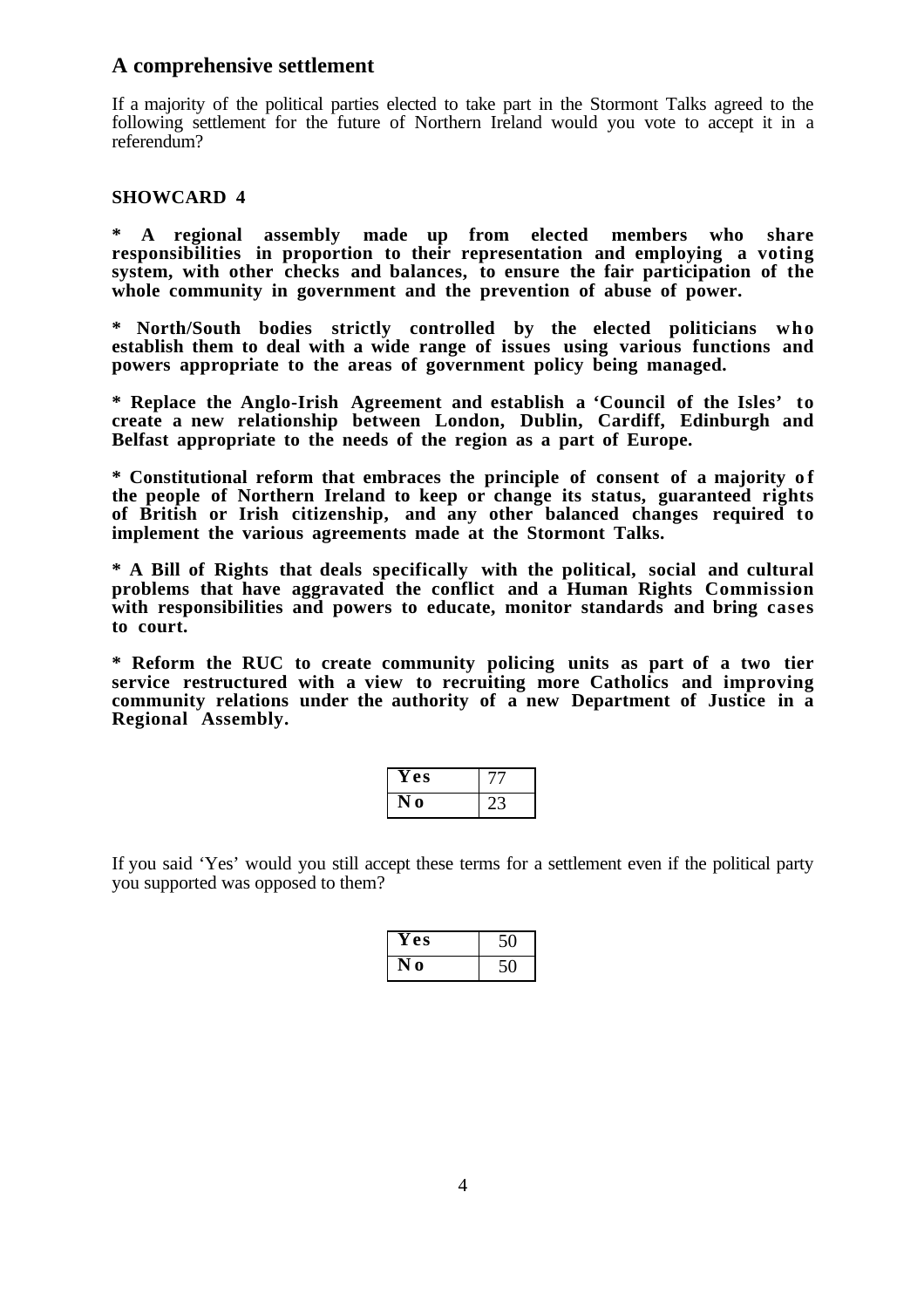## **The different parts of a comprehensive settlement**

A comprehensive settlement has to try and deal with the desires and aspirations of both of the major traditions in Northern Ireland. Inevitably some parts of a settlement will be difficult for some sections of the community to accept. I will now ask you some questions about each part of the proposed comprehensive settlement and various options for dealing with it's most controversial sections.

For each question or option you will be asked to indicate which ones you consider to be 'Essential', 'Desirable', 'Acceptable', 'Tolerable' or 'Unacceptable'.

For the purposes of this poll 'Essential', 'Desirable', 'Acceptable', 'Tolerable' and 'Unacceptable' mean:

#### **SHOWCARD 5**

*'Essential' - You believe this option is a necessary part of a lasting settlement and should be implemented under any circumstances.*

*'Desirable' - This option is not what you would consider to be 'Essential', but you think this option, or something very similar to it, is a good idea and should be put into practice.*

*'Acceptable' - This option is not what you would consider to be 'Desirable', if you were given a choice, but you could certainly 'live with it'.*

*'Tolerable' - This option is not what you want. But, as part of a lasting settlement for Northern Ireland, you would be willing to put up with it.*

*Unacceptable' - This option is completely unacceptable under any circumstances. You would not accept it, even as part of a lasting settlement.*

You may use each of the terms 'Essential', 'Desirable', 'Acceptable', 'Tolerable' and 'Unacceptable' as many times as you wish in each question.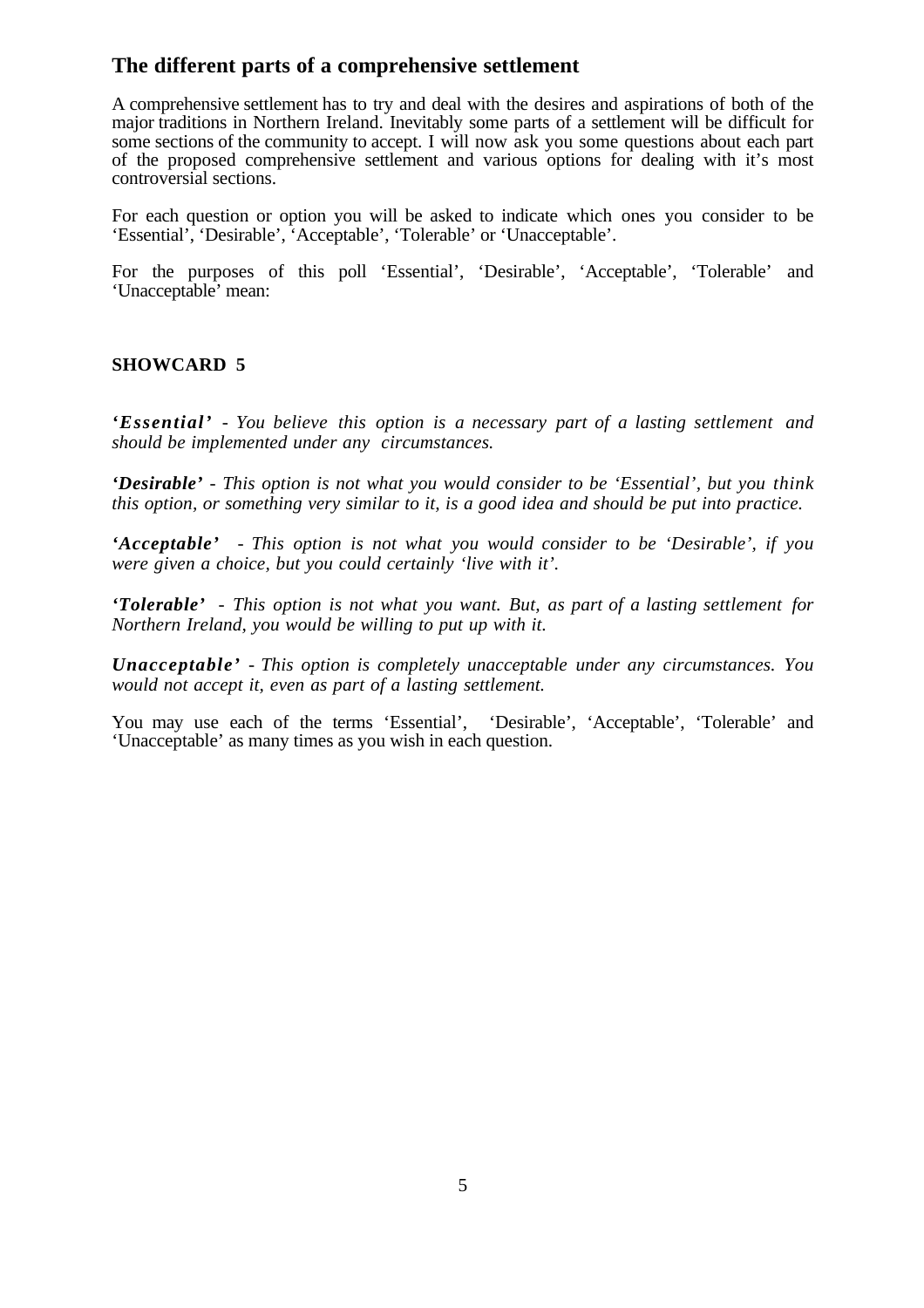## **A regional assembly**

Do you consider this part of a comprehensive settlement to be 'Essential', 'Desirable', 'Acceptable', 'Tolerable' or 'Unacceptable'?

#### **SHOWCARD 6**

**\* A regional assembly made up from elected members who share responsibilities in proportion to their representation and employing a voting system, with other checks and balances, to ensure the fair participation of the whole community in government and the prevention of abuse of power.**

|  |  | Essential Desirable Acceptable Tolerable Unacceptable |
|--|--|-------------------------------------------------------|
|  |  |                                                       |

And a regional assembly should have?

Please indicate which options you consider to be 'Essential', 'Desirable', 'Acceptable', 'Tolerable' or 'Unacceptable'.

#### **SHOWCARD 7**

|                                                                                                                                                                              | Essential | Desirable | Acceptable | Tolerable | Unacceptable |
|------------------------------------------------------------------------------------------------------------------------------------------------------------------------------|-----------|-----------|------------|-----------|--------------|
| Powers to monitor and administer<br>the I<br>departments of the Northern Ireland Office.                                                                                     | 15        | 22        | 35         | 15        | 13           |
| Powers to make new laws.                                                                                                                                                     |           | 19        | 36         | 17        | 21           |
| Powers to alter taxes.                                                                                                                                                       | 4         | 13        | 34         | 20        | 29           |
| A legislative second chamber or senate with<br>powers to review and ratify legislation put<br>forward by the assembly.                                                       | 4         | 14        | 39         | 21        | 22           |
| A consultative second chamber or forum<br>with responsibilities to provide expert<br>advice and reports on all aspects of business<br>undertaken by the assembly.            | 5         | 14        | 42         | 20        | 19           |
| A special economic, social and cultural<br>committee with responsibilities to provide<br>expert advice and reports on all aspects of<br>business undertaken by the assembly. | 7         | 19        | 40         | 19        | 15           |
| Or no assembly - Northern Ireland should<br>not have a regional assembly.                                                                                                    | 6         | 8         | 22         | 22        | 42           |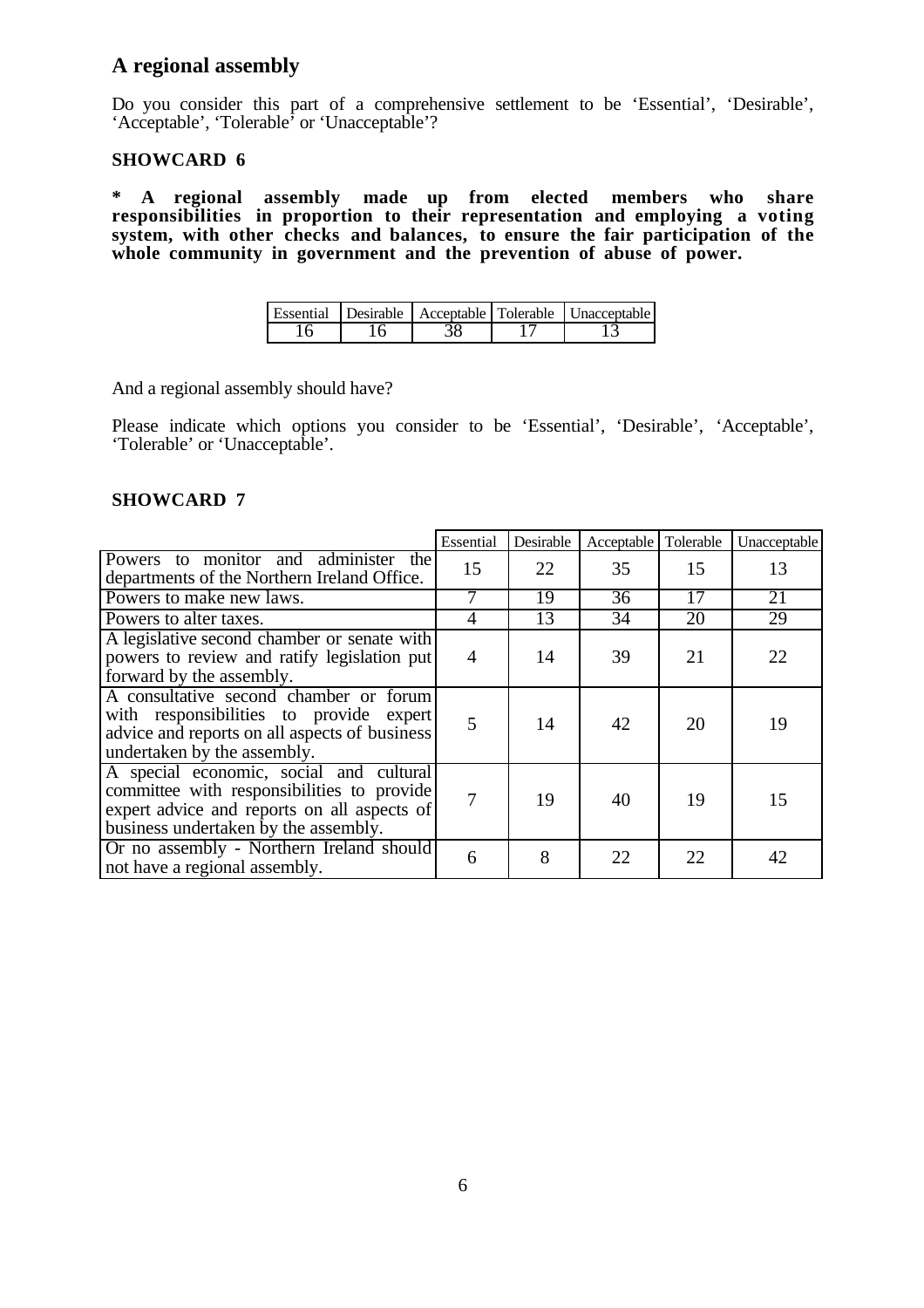## **North/South bodies**

Do you consider this part of a comprehensive settlement to be 'Essential', 'Desirable', 'Acceptable', 'Tolerable' or 'Unacceptable'?

#### **SHOWCARD 8**

**\* North/South bodies strictly controlled by the elected politicians who establish them to deal with a wide range of issues using various functions and powers appropriate to the areas of government policy being managed.**

|  |  | Essential Desirable Acceptable Tolerable Unacceptable |
|--|--|-------------------------------------------------------|
|  |  |                                                       |

In practice North/South bodies will probably be managed by a 'Council of Ministers' from Northern Ireland and the Republic. Should this 'Council of Ministers' be appointed from the executive of the Northern Ireland Assembly and Irish Dail or be directly elected by proportional representation North and South.

Please indicate which options you consider to be 'Essential', 'Desirable', 'Acceptable', 'Tolerable' or 'Unacceptable'.

#### **SHOWCARD 9**

|                                                                                | Essential |    | Desirable   Acceptable   Tolerable   Unacceptable |
|--------------------------------------------------------------------------------|-----------|----|---------------------------------------------------|
| A 'Council of Ministers' from the Northern<br>Ireland Assembly and Irish Dail. |           | 26 | 34                                                |
| A 'Council of Ministers' directly elected<br>North and South.                  |           | 28 | 29                                                |

And who should have the final responsibility for decisions taken by North/South bodies?

Please indicate which options you consider to be 'Essential', 'Desirable', 'Acceptable', 'Tolerable' or 'Unacceptable'.

#### **SHOWCARD 10**

|                                                                                    | Essential      | Desirable | Acceptable | Tolerable | Unacceptable |
|------------------------------------------------------------------------------------|----------------|-----------|------------|-----------|--------------|
| The Northern Ireland Assembly.                                                     |                | 14        | 31         | 16        | 28           |
| The Irish Dail.                                                                    |                |           | 15         |           | 63           |
| Both the Northern Ireland Assembly and<br>Irish Dail.                              | 8              | 14        | 29         | 20        | 29           |
| The 'Council of Ministers'.                                                        |                | 10        | 39         | 20        | 29           |
| The North/South body when they have been<br>given permission to act independently. | $\overline{2}$ | 15        | 32         | 19        | 32           |
| The North/South body acting independently<br>at all times.                         | 5              | 14        | 26         | 19        | 36           |
| Civil Servants from the Northern Ireland<br>Office and Irish Government.           |                | 5         | 21         | 31        | 42           |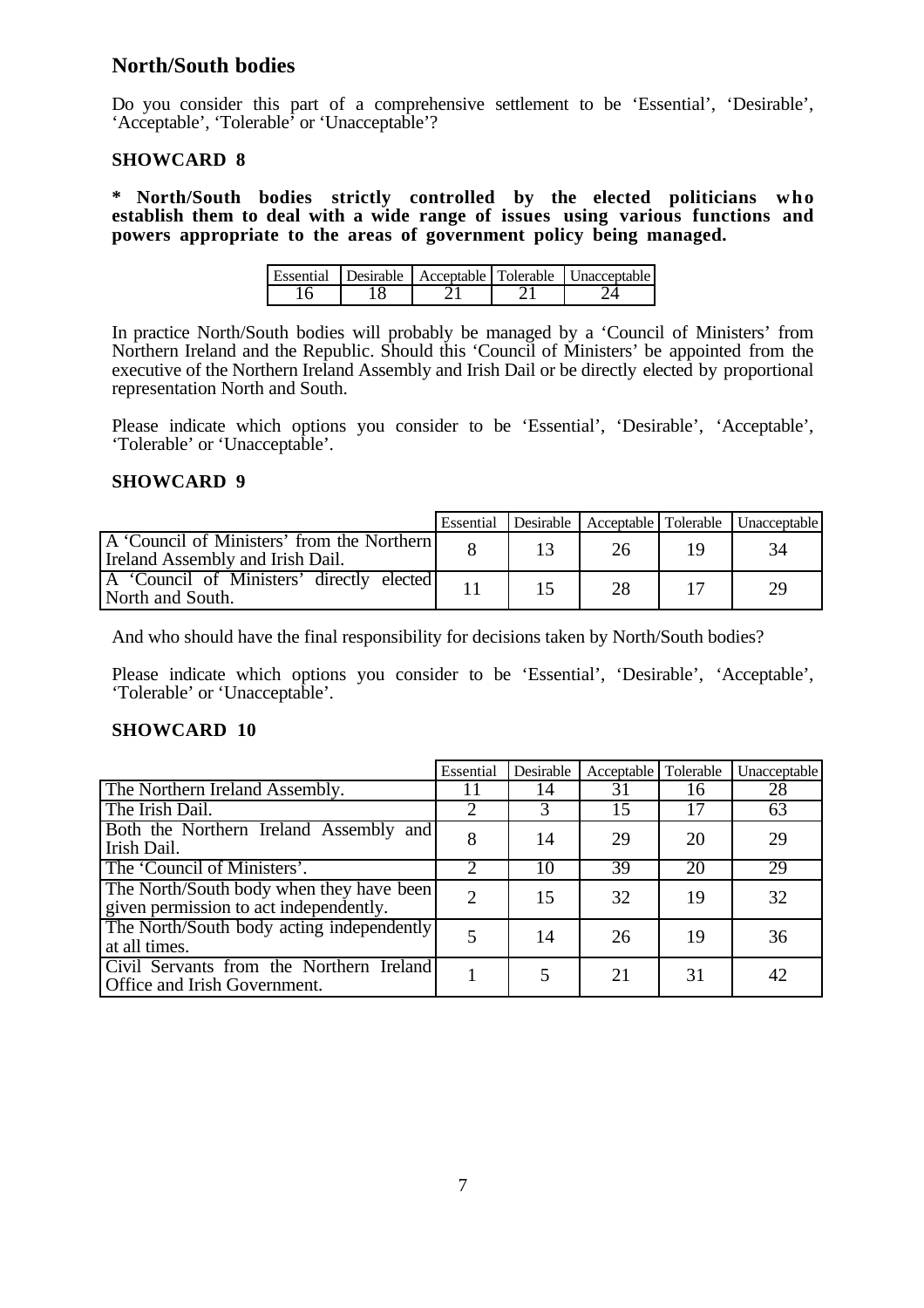## **Relations between Britain and Ireland**

Do you consider this part of a comprehensive settlement to be 'Essential', 'Desirable', 'Acceptable', 'Tolerable' or 'Unacceptable'?

#### **SHOWCARD 11**

**\* Replace the Anglo-Irish Agreement and establish a 'Council of the Isles' to create a new relationship between London, Dublin, Cardiff, Edinburgh and Belfast appropriate to the needs of the region as a part of Europe.**

|  |  | Essential Desirable Acceptable Tolerable Unacceptable |
|--|--|-------------------------------------------------------|
|  |  |                                                       |

And what should be the relationship between North/South bodies and a 'Council of the Isles'.

Please indicate which options you consider to be 'Essential', 'Desirable', 'Acceptable', 'Tolerable' or 'Unacceptable'.

#### **SHOWCARD 12**

|                                                                                                                                                                                        | Essential      | Desirable | Acceptable Tolerable |    | Unacceptable |
|----------------------------------------------------------------------------------------------------------------------------------------------------------------------------------------|----------------|-----------|----------------------|----|--------------|
| North/South bodies should be subordinate<br>to the 'Council of the Isles'.                                                                                                             | 6              | 6         | 20                   | 20 | 48           |
| North/South bodies and the 'Council of the<br>Isles' should work along side each other.                                                                                                | 7              | 16        | 32                   | 20 | 25           |
| The 'Council of the Isles' should be<br>subordinate to North/South bodies.                                                                                                             |                | 6         | 24                   | 20 | 45           |
| Or no 'Council of the Isles' - the Anglo-<br>Irish parliamentary body as it now exists<br>should assume responsibility for issues of<br>common interest throughout the two<br>islands. | $\overline{4}$ | 9         | 21                   | 23 | 43           |

### **British and Irish constitutional reform**

Do you consider this part of a comprehensive settlement to be 'Essential', 'Desirable', 'Acceptable', 'Tolerable' or 'Unacceptable'?

#### **SHOWCARD 13**

**\* Constitutional reform that embraces the principle of consent of a majority o f the people of Northern Ireland to keep or change its status, guaranteed rights of British or Irish citizenship, and any other balanced changes required to implement the various agreements made at the Stormont Talks.**

|  |  | Essential Desirable Acceptable Tolerable Unacceptable |
|--|--|-------------------------------------------------------|
|  |  |                                                       |

Alternatively you may think the people of the island of Ireland as a whole should decide the status of Northern Ireland?

|  |  | <b>Essential</b> Desirable Acceptable Tolerable Unacceptable |
|--|--|--------------------------------------------------------------|
|  |  |                                                              |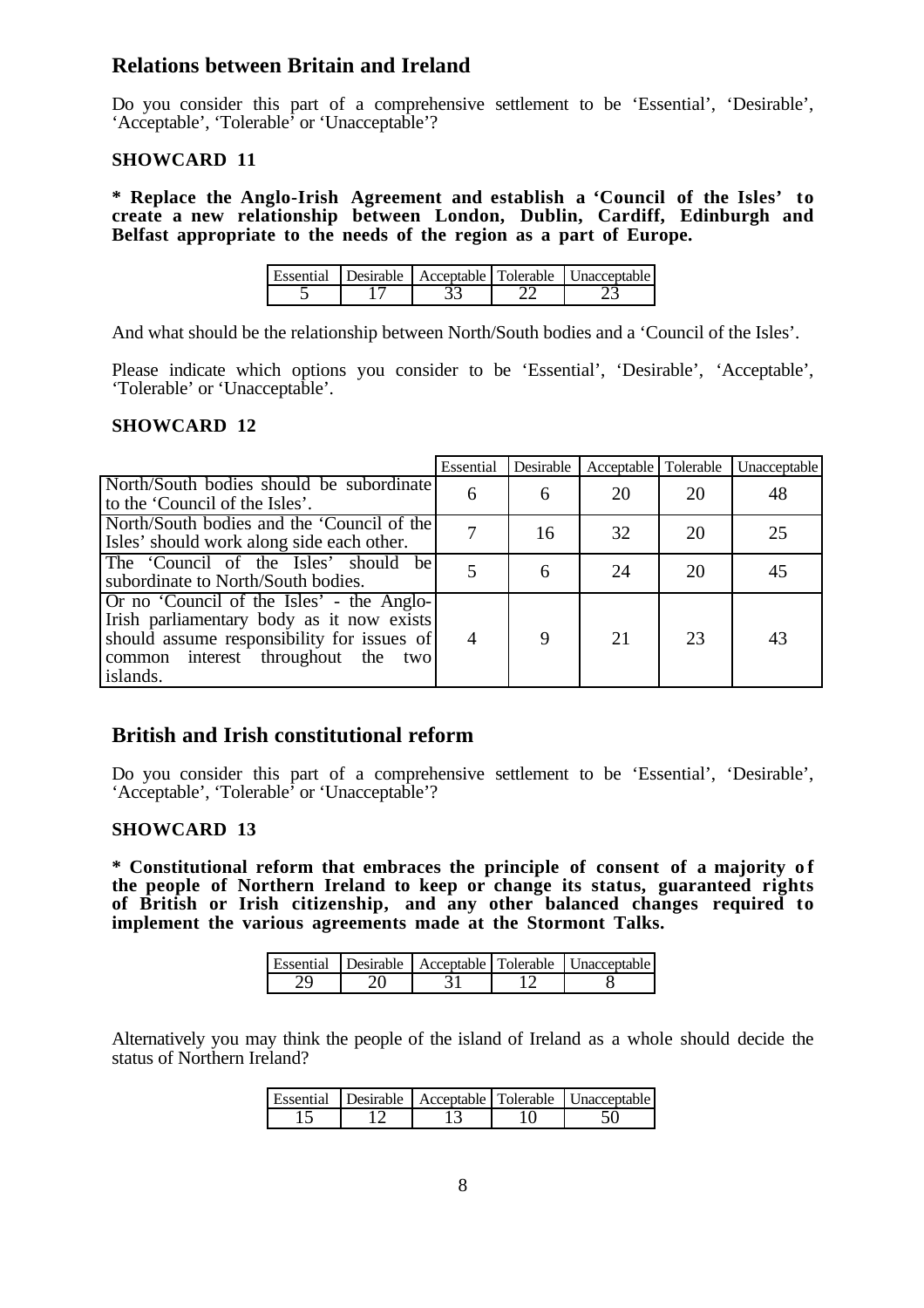## **Human rights and justice**

Do you consider this part of a comprehensive settlement to be 'Essential', 'Desirable', 'Acceptable', 'Tolerable' or 'Unacceptable'?

#### **SHOWCARD 15**

**\* A Bill of Rights that deals specifically with the political, social and cultural problems that have aggravated the conflict and a Human Rights Commission with responsibilities and powers to educate, monitor standards and bring cases to court.**

|  |  | Essential Desirable Acceptable Tolerable Unacceptable |
|--|--|-------------------------------------------------------|
|  |  |                                                       |

#### **Police reform**

Do you consider this part of a comprehensive settlement to be 'Essential', 'Desirable', 'Acceptable', 'Tolerable' or 'Unacceptable'?

#### **SHOWCARD 16**

**\* Reform the RUC to create community policing units as part of a two tier service restructured with a view to recruiting more Catholics and improving community relations under the authority of a new Department of Justice in a Regional Assembly.**

|  |  | Essential Desirable Acceptable Tolerable Unacceptable |
|--|--|-------------------------------------------------------|
|  |  |                                                       |

Alternatively you may want more radical reform?

#### **SHOWCARD 17**

**\* A new policing service reflective of the community as a whole and accountable to an all island body.**

Do you consider this option to be 'Essential', 'Desirable', 'Acceptable', 'Tolerable' or 'Unacceptable'?

|  |  | Essential Desirable Acceptable Tolerable Unacceptable |
|--|--|-------------------------------------------------------|
|  |  |                                                       |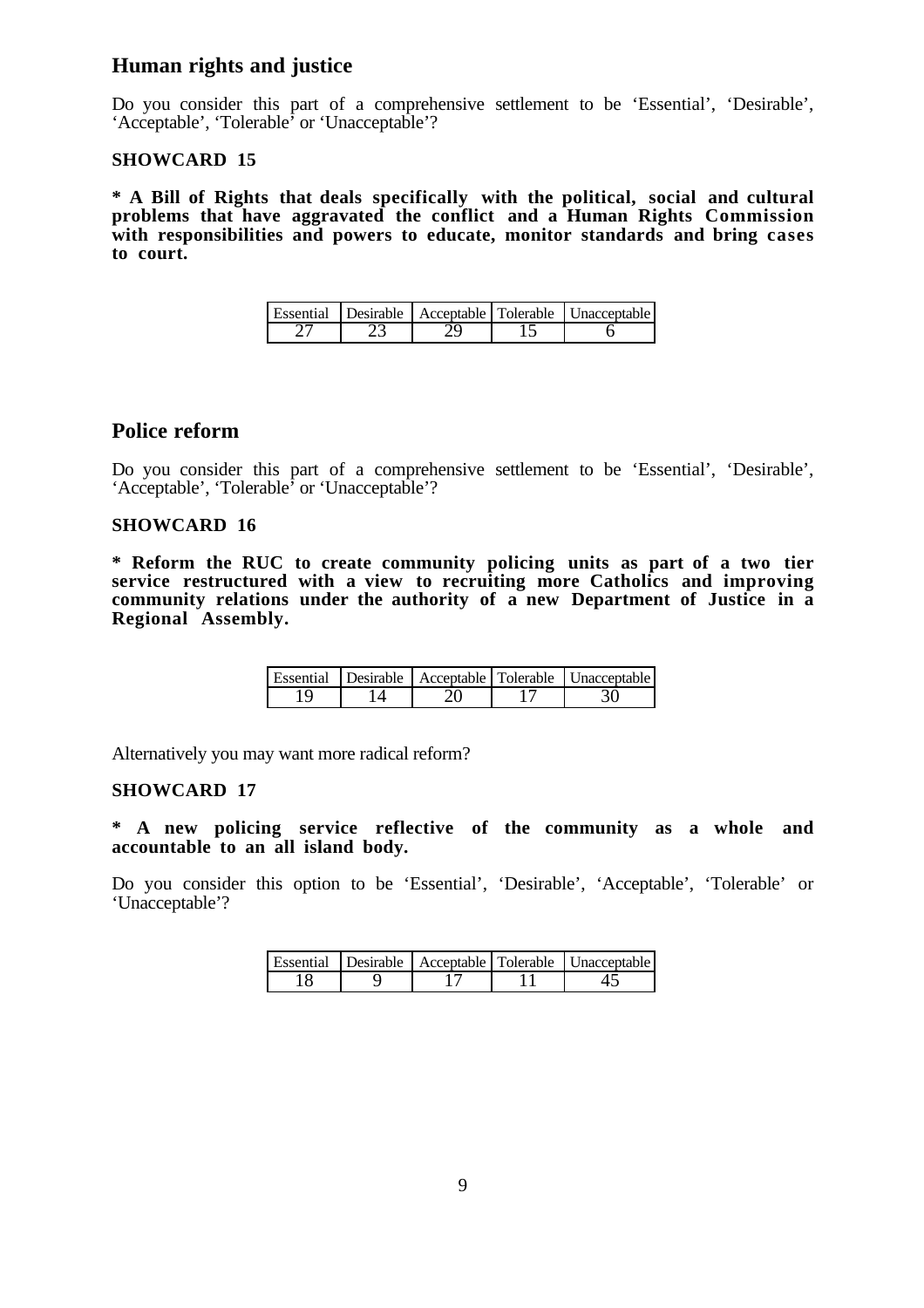## **Making change work**

The political reforms reviewed in the previous questions will have to deal with many different issues and it is entirely possible that some of the new institutions created as part of a comprehensive settlement will not deliver the hoped for changes.

Here are some options for dealing with this critical issue. Please indicate which ones you consider to be 'Essential', 'Desirable', 'Acceptable', 'Tolerable' or 'Unacceptable'.

#### **SHOWCARD 18**

All executive members of a Northern Ireland Assembly, 'Council of Ministers', North/South bodies or 'Council of the Isles' should agree to a 'Duty of Service' that includes:

|                                                                               | Essential | Desirable | Acceptable Tolerable | Unacceptable |
|-------------------------------------------------------------------------------|-----------|-----------|----------------------|--------------|
| A commitment to undertake and fulfil the<br>responsibilities of their office. | 39        |           |                      |              |
| commitment to the principles<br>- of I<br>democracy and non-violence.         | 58        |           |                      |              |

#### **SHOWCARD 19**

And with regard to any failure to comply with this 'Duty of Service' both complaints and appeals should be dealt with by:

|                                                        | Essential | Desirable | Acceptable | Tolerable | Unacceptable    |
|--------------------------------------------------------|-----------|-----------|------------|-----------|-----------------|
| An Ethics Committee of a Northern Ireland<br>Assembly. | Q         | 16        | 33         | 18        | 24              |
| The Secretary of State.                                |           |           | 29         |           | 34              |
| The British and Irish Governments.                     |           | 12        | 32         | 26        | 25              |
| An all Ireland 'Council of Ministers'.                 |           | 14        | 29         | 19        | $\overline{35}$ |
| The 'Council of the Isles'.                            |           | 9         | 32         | 23        | 34              |
| A Court of Law.                                        |           | 16        | 37         | 20        | 19              |
| A Special Constitutional Court.                        | 12        | 12        | 33         | 23        | 20              |
| A Special International Court.                         |           | 14        | 30         | 23        | 22              |
| The voters at an election.                             | 15        | - 9       | 30         | 20        | 16              |